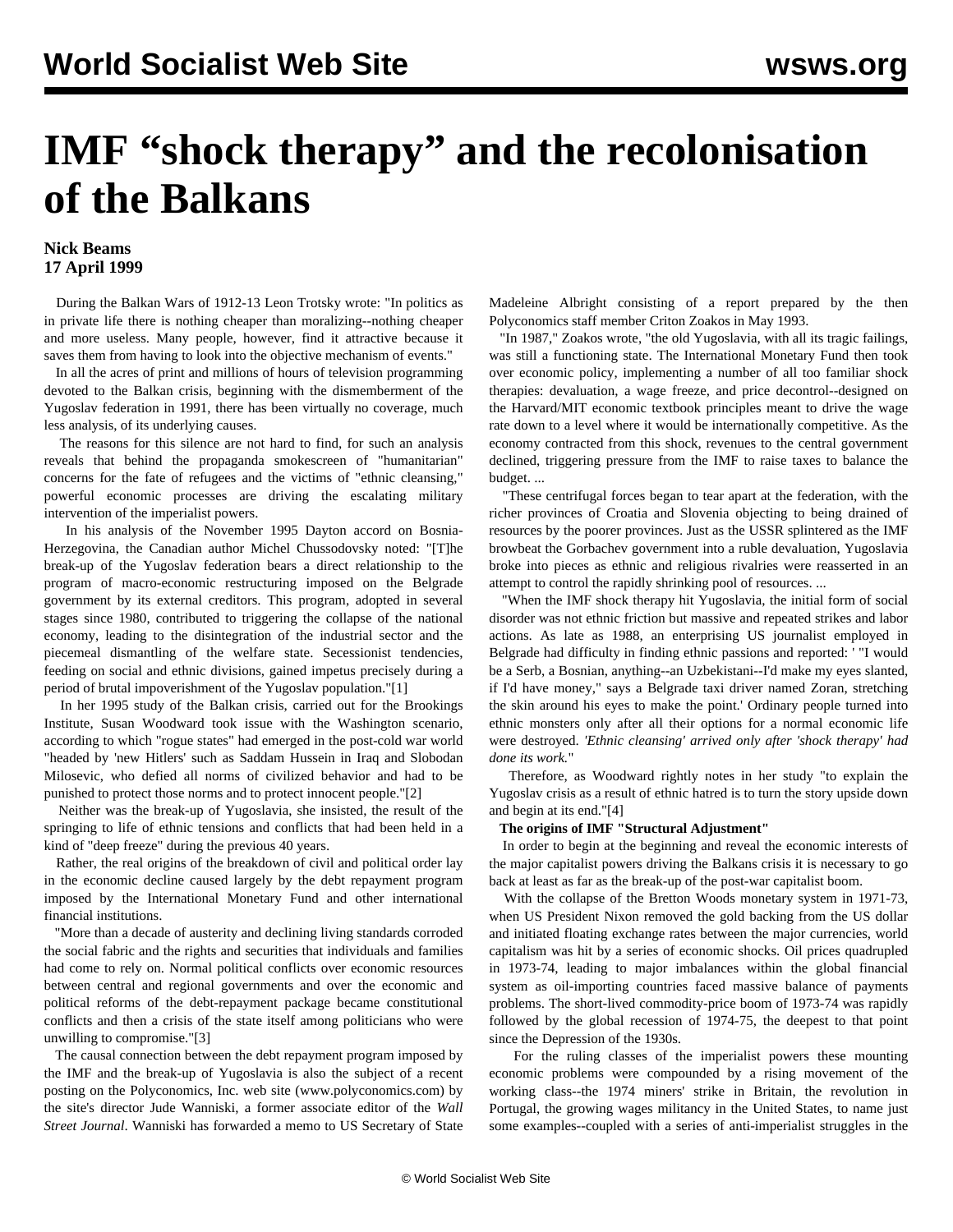semi-colonial countries, culminating in the defeat of the United States in Vietnam in 1975.

 Accordingly, the bourgeoisie pursued a two-pronged strategy. In the major capitalist countries it relied heavily on the social democratic and Communist Party Stalinist apparatuses to bring the upsurge of the working class under control while pursuing a policy of Keynesian social welfare spending measures to soften the blows of the recession.

 At the same time it organised the "recycling" of petro-dollars through the international financial system in the form of cheap loans to the countries dependent on oil imports.

 But none of these policies resolved the underlying economic problems--they only bought time. The 1974-75 recession ended, but there was no return to the conditions of the post-war boom. The economic crisis assumed a new form of so-called stagflation--the persistence of high unemployment amid double-digit inflation.

 This situation was rapidly leading to a crisis in the international financial system. With inflation at record levels, the countries in receipt of "soft loans" were in effect enjoying negative interest rates. On the other hand, the capital stock of the banks was being eroded. A new policy was needed.

 It came in the form of the elevation of Paul Volcker to the position of chairman of the US Federal Reserve Board in 1979. After rewriting the Carter administration's budget of that year, Volcker implemented a high interest rate policy to "squeeze inflation" out of the system. In effect, this program, which saw interest rates leap to as high as 20 percent, represented a massive transfer of wealth into the hands of the banks and major financial institutions.

 Whereas in the mid-1970s, the bourgeoisie had sought to buy time, by the opening of the 1980s it felt that conditions had sufficiently stabilised for a new initiative. This took the form of an offensive against the social conditions of the working class in all the major capitalist countries, coupled with a program aimed at the impoverishment of the indebted nations.

 Countries which had borrowed heavily in order to pay for oil imports were hit on two sides. On the one hand, real interest rates on loans rapidly escalated, while on the other prices for commodities used to earn foreign exchange to repay these debts fell rapidly, as the recession of 1981-82 took hold.

 The tightening of this vice-like grip led to the Mexican debt crisis of 1982 followed by the initiation of so-called Structural Adjustment Programs (SAPs) by the IMF. Henceforth, indebted countries would only receive new loans on condition that they undertook a major "restructuring" of their entire economies, based on the slashing of public sector-funded national development projects and social welfare measures. The aim was to open the entire world to the domination of the major industrial corporations and financial institutions.

 Summing up the effect of these policies in 1992, a former official of the Inter-American Development Bank, Jerome I. Levinson, noted: "[To] the US Treasury staff ... the debt crisis afforded an unparalleled opportunity to achieve, in the debtor countries, the structural reforms favored by the Reagan administration. The core of these reforms was a commitment on the part of the debtor countries to reduce the role of the public sector as a vehicle for economic and social development and rely more on market forces and private enterprise, domestic and foreign."[5]

 These programs had a devastating impact. It has been calculated that between 1984 and 1990 "developing" countries operating under SAPs transferred \$178 billion to Western commercial banks, prompting a former official of the World Bank to remark: "Not since the conquistadors plundered Latin America has the world experienced such a flow in the direction we see today."[6]

#### **Economic devastation in Yugoslavia**

The effect on Yugoslavia was no less disastrous. The Yugoslav foreign

debt, which stood at \$2 billion in 1970, rose to \$6 billion in 1975. By 1980 it stood at \$20 billion, representing over a quarter of national income, with debt servicing taking up some 20 percent of export revenue.

 Debt servicing and repayment led to an increased fracturing of the federal republic. Most of the industrial development had taken place in the north of the country, in Croatia and Slovenia, while the south supplied raw materials. As the relative prices of raw materials fell, so the economic inequalities between the republics increased, leading to increased tensions and demands from the northern republics for greater autonomy.

 As the federal government was pressured by the IMF and other financial institutions to reduce foreign debt by expanding exports, the resultant diversion of production from home consumption led to a steady reduction of living standards throughout the 1980s.

 Between 1979 and 1985 the real personal income of workers in the "social sector" had fallen by 25 percent and by 1989 it is estimated that some 60 percent of Yugoslav workers lived at or below the minimum level guaranteed by the state. The standard of living fell by 40 percent from 1982 to 1989.

 This forced contraction of home consumption did bring about a fall in the foreign trade deficit from \$7.2 billion to \$0.6 billion between 1979 and 1988. But the rescheduling of debt meant that the debt was reduced by only \$1 billion and by 1987 had risen once again to more than \$20 million.

 Describing the operations of this economic treadmill, the British economist Michael Barratt Brown wrote: "There seemed to be and indeed there was no hope. The same remedy was being administered to all the countries in debt in the Third World and in the communist world alike. 'Export more and pay off your debts!' was the chorus of the World Bank and the IMF; and the more the debtor countries exported of the same, often mainly primary, products the more their prices in the world markets fell, while the prices of their imports from the industrialised countries and their rates of interest continued to rise."[7]

 With the disintegration of the Stalinist regimes in Eastern Europe in 1989, the IMF restructuring program accelerated. The basic objectives for both Eastern Europe and Yugoslavia had already been formulated in a US National Security Decision Directive in 1982 which called for "expanded efforts to promote a 'quiet revolution' to overthrow Communist governments and parties" and for the integration of Eastern Europe into a market-oriented economy.[8]

 The impact on Yugoslavia of the IMF dictates is indicated by the following figures. For the period 1966-79 the increase in industrial production had averaged 7.1 percent per annum. After the first phase of macro-economic reform, it fell to 2.8 percent in the period 1980-87, falling to zero in 1987-88 and then collapsing to -10.6 percent in 1990.

 But even more severe measures were to come. In January 1990, an agreement signed with the IMF required expenditure cuts amounting to 5 percent of gross domestic product.

 As Chussodovsky's account of this process details, the results were nothing short of catastrophic.

 "While earnings had been eroded by inflation, the IMF ordered the freeze of wages at their mid-November 1989 level. Despite the pegging of the dinar to the deutschmark, prices continued to rise unabated. Real wages collapsed by 41 percent in the first six months of 1990. Inflation in 1990 was in excess of 70 percent. In January 1991, another devaluation of the dinar of 30 percent was carried out, leading to another round of price increases. Inflation was running at 140 percent in 1991 soaring to 937 percent and 1134 percent respectively in 1992 and 1993.

 "The January 1990 economic package also included the full convertibility of the dinar, the liberalisation of interest rates and further reductions in import quotas. The creditors were in full control of monetary policy: the agreement signed with the IMF prevented the federal government from having access to credit from its own Central Bank (the